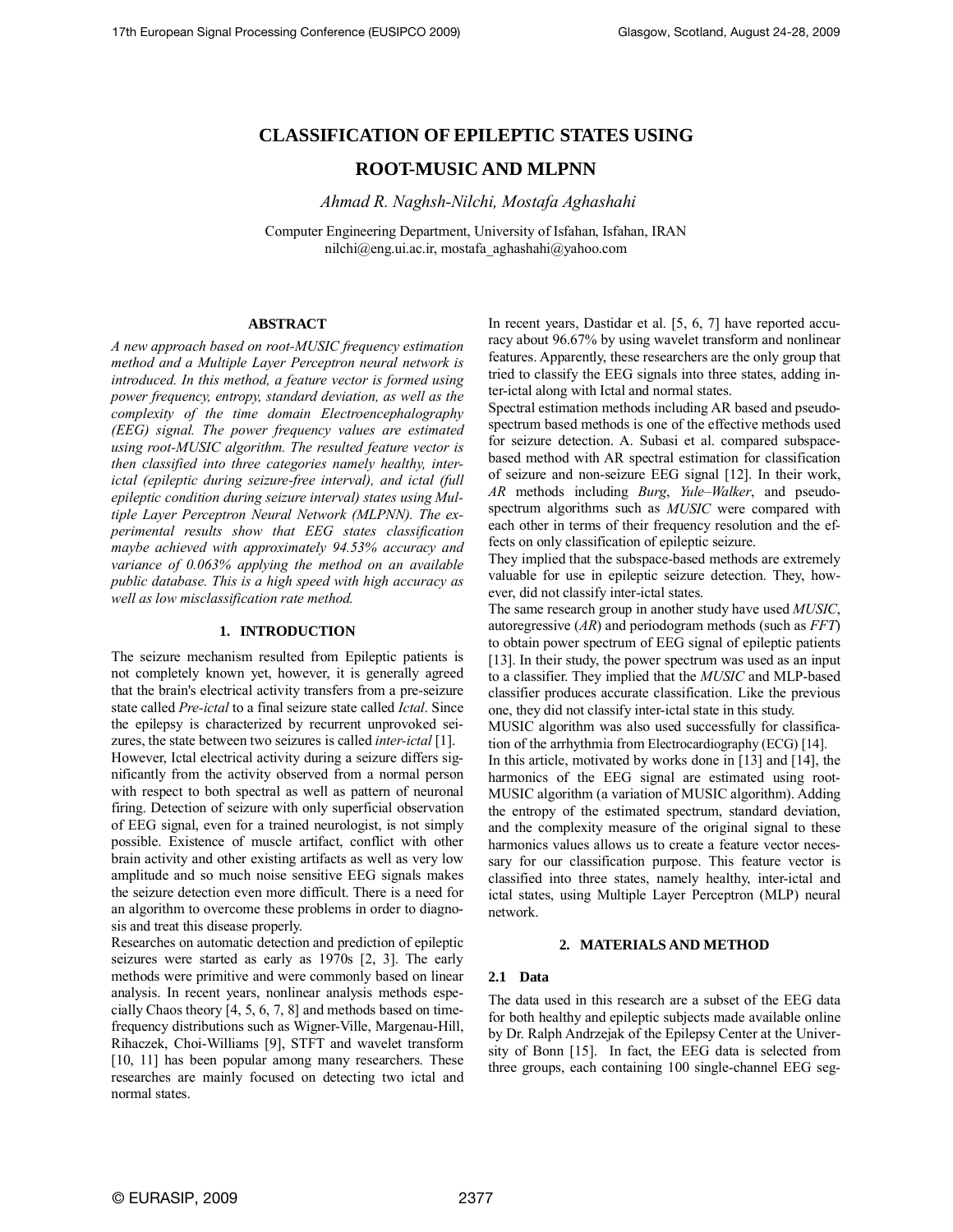ments and each has duration of 23.6 seconds. The selected groups are:

- group Z (Healthy group): signal segments from healthy subjects
- group N (inter-ictal group):signal segments from epileptic subjects during a seizure-free interval
- group S (Ictal group): signal segments from epileptic subjects during a seizure interval

All EEG signals are recorded with the same 128-channel amplifier system, using an average common reference. The data were digitized at 173.61 samples per second using 12 bit resolution and they have the spectral bandwidth of the acquisition system, which varies from 0.5 Hz-85 Hz.

# **2.2 Root-MUSIC algorithm**

Subspace-based spectrum estimations such as MUSIC are used for estimating frequencies and powers of signals from noisy measurements [16]. These methods are based on an eigen-decomposition of the correlation matrix of the noisy signal. Signal is partitioned into signal subspace and signalplus-noise subspace such that noise subspace is orthogonal to the signal-plus-noise subspace. Even when the signal-tonoise ratio (SNR) is low, the subspace-based methods give frequency spectra of high resolution. These methods are best suited for narrow-band signals that can be assumed to be composed of several special sinusoids buried in noise.

In MUSIC method, it is supposed that signal is produced from *P* source with different angles with an additive white noise. The MUSIC pseudo-spectrum is calculated via the following formula:

$$
\overline{R}_{musc}(e^{j2\pi f}) = \frac{1}{\sum_{m=P+1}^{M} |\nu^H(f)q_m|^2}
$$
\n
$$
= \frac{1}{\sum_{m=P+1}^{M} |Q_m(e^{j2\pi f})|^2}
$$
\n(14)

where  $v^H(f)$  is the conjugate transpose of time-window frequency vector given as:

$$
v(f) = \begin{bmatrix} 1 & e^{j2\pi f} & e^{j2\pi (M-1)f} \end{bmatrix}^T
$$
 (15)

that is simply a length-*M* DFT vector at frequency  $f$ .  $q_m$  are noise eigen-vectors. Roots of the denominator of Eq.14 correspond to the frequencies of the complex exponentials. These roots produce *P* peaks in the pseudo-spectrum. Therefore, we might want to consider the *Z*-transform of this denominator:

$$
\overline{P}_{MUSIC}(z) = \sum_{m=P+1}^{M} Q_m(z) Q_m^*(\frac{1}{z^*})
$$
\n(16)

which is the sum of the *z*-transforms of the pseudo-spectrum due to each noise eigenvector. This  $(2M−1)$ <sup>th</sup>-order polynomial has *M−1* pairs of roots with one inside and one outside the unit circle. Since we assume that the complex exponentials are not damped, their corresponding roots must lie on the unit circle. Thus, if we have found the *M* − 1 roots of Eq.16 the *P* closest roots to the unit circle will correspond to

the complex exponentials. The phases of these roots may be computed and are equivalent to the estimated frequencies.

This method of rooting the polynomial corresponding to the *MUSIC* pseudo-spectrum is known as *root-MUSIC*. Note that in many cases, a rooting method is more efficient than computing a pseudo-spectrum at a very fine frequency resolution that may require a very large FFT [16].

In order to calculate the *root-MUSIC* from Eq.16, the number of harmonics that compose the signal and is represented by the number of signal eigenvectors (i.e. *P* in Eq.16) should be known or selected based on proper experiments. We select various values for this parameter as reported in section 3.

Note that EEG signal has low amplitude that make it very sensitive to noise; Therefore, using super-resolution eigenbased pseudo-spectral estimation method such as *root-MUSIC* can significantly improve accuracy of detection and reduce incorrect classifications percentage.

## **2.3 Methodology**

The proposed method is composed of three steps: preprocessing, feature extraction and signal classification. As the first step, the pre-processing includes a low pass filter which is used to limit the frequency band of EEG signals such that it can eliminate the involved noise in the received signal to some extent. In the second step, the feature vector is formed using the discussed features extracted from the time-domain EEG signal and its root-MUSIC pseudo-spectral estimation. The final step includes the classification of the feature vector using an MLP neural network. A brief description of the method is as follow.

From physiological standpoint, frequencies greater than 60 Hz can be classified as noise and could be discarded [5]. Therefore, we used a finite impulse response (FIR) low pass filter to discard the frequencies over 60Hz. Note that, the energy of the frequency band eliminated by the filter is negligible compared with that of the retained band in the 0–60 Hz range.

In the second step, which is the feature extraction to form the feature vector, root-MUSIC pseudo-spectrum of band limited EEG signal resulted from pre-processing is computed. Then, the *standard deviation (Std)* and *complexity* of the timedomain EEG signal, after passing it through a low-pass FIR filter with a cut-off frequency of 60Hz, is computed.

*Complexity* is one of Hjorth parameters [17] and is calculated using another Hjorth parameter named *Mobility*. It is given by:

$$
Mobility(s) = \frac{\delta_{s'}}{\delta_s}
$$
 (18)

In this equation,  $\delta_s$  is the standard deviation of the signal, *s*, and  $\delta_{s'}$  is the standard deviation of the derivative of *s*. Derivative of the signal, *s'*, is calculated using:

$$
s'(j) = s(j + 1) - s(j)
$$
 (19)

Now the complexity is calculated using Eq.18 via following equation:

Complexity(s) = 
$$
\frac{Mobility(s)}{Mobility(s')}
$$
 (20)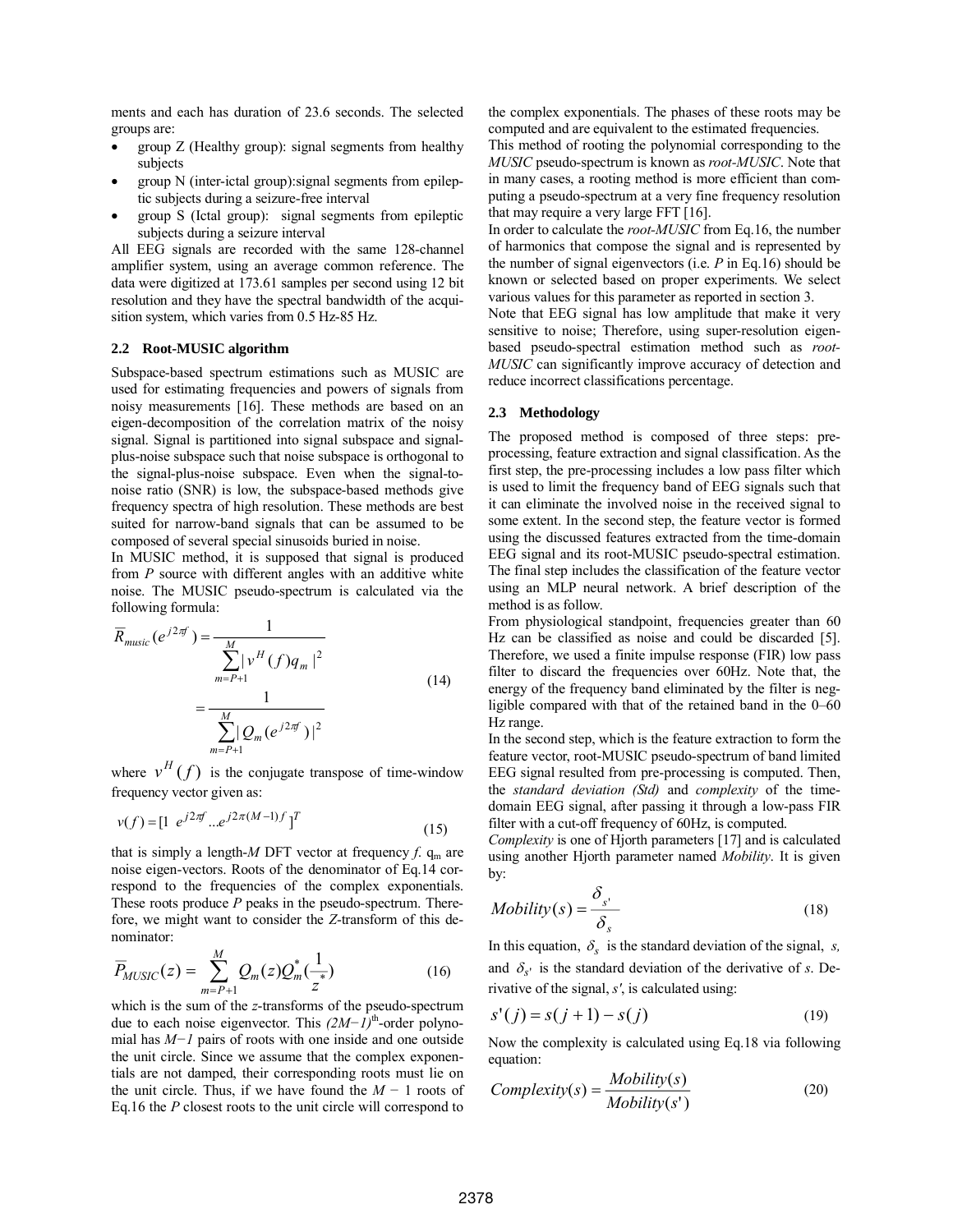Another variable used as a feature, is the Log-Entropy, which is calculated using the following relation:

$$
Entropy(s) = \sum_{i} \log(s_i^2)
$$
 (21)

where  $S_i$  is *i*th input data sample.

The required feature vector is then formed from combination of *Std, Complexity and entropy* parameters as well as the frequencies that is estimated via *root-MUSIC* algorithm mentioned above, according to the following relation:

$$
FeatureVector(s) = [Freq1,Freq2, \ldots, Std(s),\
$$
  
Complexity(s), entropy(Freq1,Freq2, \ldots)] (22)

which *freq1*, *freq2*, ... are estimated frequencies resulted from root-MUSIC algorithm.

The feature vector is then normalized such that each of its values is fall into the range of [-0.5, 0.5]. The normalized values help the feature vector be more adapted to the Neural Network classifier. Finally, the resulted normalized feature vector is applied as the input to the neural network classifier.

#### **2.4 MLP Neural Network**

One of the most common Neural Networks is Multiple Layer Perceptron Neural Network (MLPNN). The architecture of MLPNN may contain two or more layers. Input layer is the first layer which its number of neurons is equal to the number of selected specific features. Output layer is the last layer which determines the desired output classes. The number of neuron in the output layer depends on the number of desired classes and design. The intermediate layers may be added to increase the ability of MLPNN mostly useful for nonlinear systems. Although each MLPNN could include multiple hidden layers, it is typical to use just one hidden layer with a tryand-error based number of neurons.

Unlike the input and output layers, we have no prior knowledge of the number of neurons needed in the hidden layer. Large number of neurons in the hidden layer would definitely increase the computational complexity and the processing time, however, small amount would increase the classification errors. Therefore, determining the appropriate number of neurons in the hidden layer is one of the most critical tasks in a neural network design.

The most popular approach to find the optimal number of hidden layers is by try-and-error [18]. In this research, we choose this approach, as well. The best result is achieved when 50 neurons are used in the hidden layer.

Another important and integral part of ANN model is to select a suitable training algorithm. An optimal training algorithm is the one that shorten the training time most while achieves the best possible accuracy. As there are number of training algorithms for MLPNN, we used the Feed-Forward back propagation training algorithm in our study [18].

# **3. EXPERIMENTAL RESULTS**

The problem of improving the classification accuracy is tackled from two different angles: 1) designing an appropriate feature space by identifying the parameters that increase the interclass separation of *root-MUSIC* algorithm used in this research; and 2) designing a classifier that can accurately

model the classification problem based on the selected feature space.

The EEG classification problem is approached using a supervised learning technique, namely Feed-Forward backpropagation training algorithm. Usually, for supervised learning, the available input data set is divided into training input set and testing input set.

For obtaining a sound result, we used *k-fold cross validation* (with  $k=3$ ) for testing and training data [19]. In this study, the training input consists of *100* training instances out of *300*  available EEG signals. The remaining instances are used for testing input. Each instance is represented by the aforementioned *FeatureVector* calculated using Eq.22. In addition, each *3-folding* is done *20* times and their averages and variances are obtained.

## *Root-MUSIC order selection*

As we mentioned earlier, *root-MUSIC* is a parametric frequency estimation algorithm. The number of harmonics (i.e. complex exponentials) composing signal is required (i.e. *P* in Eq.16) in the *root-MUSIC* spectral estimation.

From our past experiments and other literatures [12, 13], we predict that the number of harmonics may lie down in the range of 2 to 20. We select all the numbers in the range separately. Fig.5 and Fig.6 illustrates overall accuracy and variance percentage of classification in terms of various numbers of selected harmonics.



Fig.5) Accuracy vs. the selected number of root-MUSIC harmonics.



Fig.6) The effect of number of root-MUSIC harmonics vs. variance

Fig.5 and Fig.6 illustrates that the best accuracy is achieved when the number of harmonics is selected to be 4 considering both the accuracy and variance of simulation results.

### *MLPNN Parameter*

The effect of 5 to 80 number of hidden layer neurons in MLPNN for sound classification is studied. Fig. 7 and 8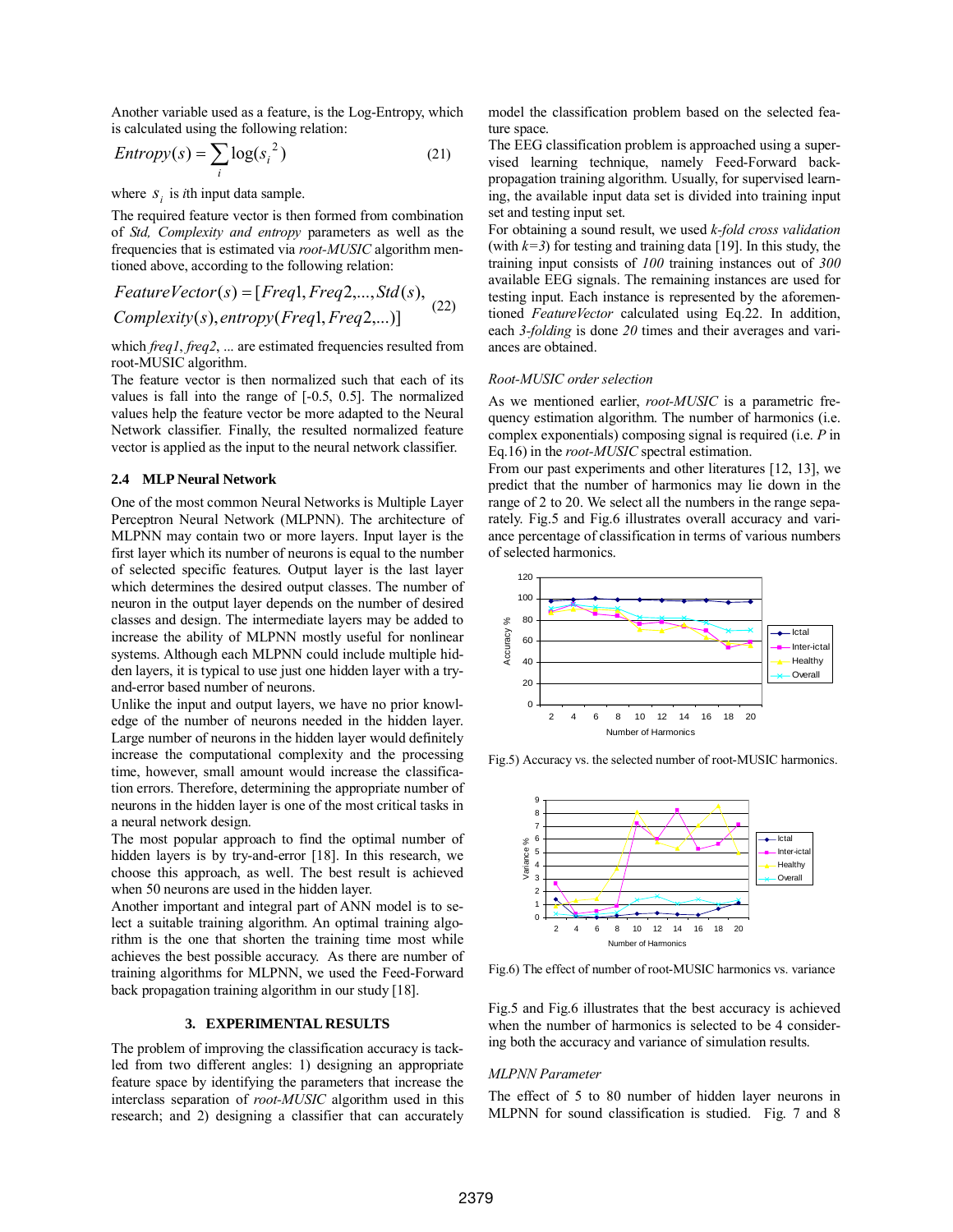show the average accuracy and the variance, respectively, of classifying the three epileptic states, and the overall performance, employing the selected signals in the database, using our method.

Since the weight initialization is random, each experiment setup has been repeated 20 times using *3-folding* and the average of the results are taken. The variances depicted in Fig.8 are, in fact, the overall variation for the accuracies of different number of hidden layer neurons.



Fig.7) Accuracy vs. the number of hidden neurons in MLPNN

The results obtained in Fig.7 illustrate that there are low variations in ictal, inter-ictal and overall accuracy for the number of neurons in the hidden layer over five. This implies that there is a low sensitivity to the number of hidden layer neurons, and that it is not necessary to select a large number of neurons which complicate the complexity.

It also shows that the accuracy for ictal state detection is the highest while the accuracy for determining the healthy state is the least one among all cases.

The effect of number of hidden neurons in MLPNN using root-MUSIC in terms of the variance of accuracy is shown in Fig.8. It shows that the classification of the healthy and iter-ictal states have large variances while a least amount of variation appears for the case of ictal state classification. Considering the results in both Fig.7 and Fig.8, we selected 35 neurons in the hidden layer of MLPNN. This number of neurons generates a very good accuracy as well as a very low variance to classify all the three states.



Fig.10) The computed variance for repeating the experiments 20 times at different number of hidden neurons in MLPNN.

Furthermore, the performance of our method for seizure detection is evaluated in terms of sensitivity, specificity and overall accuracy. Sensitivity and specificity are used to evaluate the ability of the classifier to discriminate one class against another. The sensitivity is calculated as the proportion of positive samples correctly assigned to the positive class.

The specificity is the proportion of negative samples correctly assigned to the negative class. The overall accuracy is the fraction of the total number of signals correctly classified. Table 1 shows the results using 35 neurons in the hidden layer and selecting 4 harmonics for *root-MUSIC* algorithm*.*

| Table 1: performance of Root-MUSIC (4 harmonics) |
|--------------------------------------------------|
| (Using 35 neuron in hidden layer of MLPNN)       |

| (Using 35 neuron in nidden laver of MLFTNN) |                 |                    |  |  |  |
|---------------------------------------------|-----------------|--------------------|--|--|--|
|                                             | <b>Groups</b>   | Root-MUSIC         |  |  |  |
|                                             |                 | (with 4 harmonics) |  |  |  |
| Sensitivity $(\% )$                         | Healthy         | 90.19900           |  |  |  |
|                                             | Inter-ictal     | 94.27861           |  |  |  |
|                                             | Ictal (seizure) | 98.68159           |  |  |  |
| Specificity $(\% )$                         | Healthy         | 95.09950           |  |  |  |
|                                             | Inter-ictal     | 97.13930           |  |  |  |
|                                             | Ictal (seizure) | 99.34080           |  |  |  |
| Overall accuracy $(\% )$                    |                 | 94.527363          |  |  |  |
|                                             |                 | (var=0.058)        |  |  |  |

As illustrates in Table 1, our method recognizes the *seizure* state about 98.68% (sensitivity) and specificity of 99.34%. That is, the method misclassifies *Healthy* or *inter-ictal* class as seizure only 0.66% of the times. This is a significant achievement compare to the reported results by other researches mentioned earlier in the introduction.

## **4. DISCUSSION**

Although there are many studies dealing with seizure detection in the literature, a strict comparison between our method and the results reported by other researches are somewhat difficult. The reason behind this is that these researches are considered different number of epileptic states and well ass using non-standard and different databases, some of them not even available in the public domain.

In some papers only two states are considered: *seizure* and *non-seizure*. In some others, including our approach, discrimination between healthy and *inter-ictal* states for nonseizure situation are also considered. In this case, since *Ictal* and *inter-ictal* states are very similar, classification procedure is much more complicated.

In addition, the EEG signal samples used in most reports are created individually and therefore there are not available for further comparison, making the comparison between our method and theirs practically impossible.

As we mentioned earlier, we selected data from a public database available online [15]. This allows us to compare our method with the methods reported in [6, 7] where they considered the same problem of classifying three epileptic states as well as using the same public database. Table 2 is created with the aforementioned considerations.

Note that, although the research done in [13], where MUSIC algorithm was employed, could not be considered for full comparison since the classification for only two states was studied and reported, we provided a vague comparison between our method and [13] as reported in the table. A very important note is that in their implementation, they used an entire window of MUSIC spectrum values usually in order of 128 or 256 values (they did not report their window size), as features on MLPNN, while we employed four values resulted from four harmonics of root-MUSIC added to two other fea